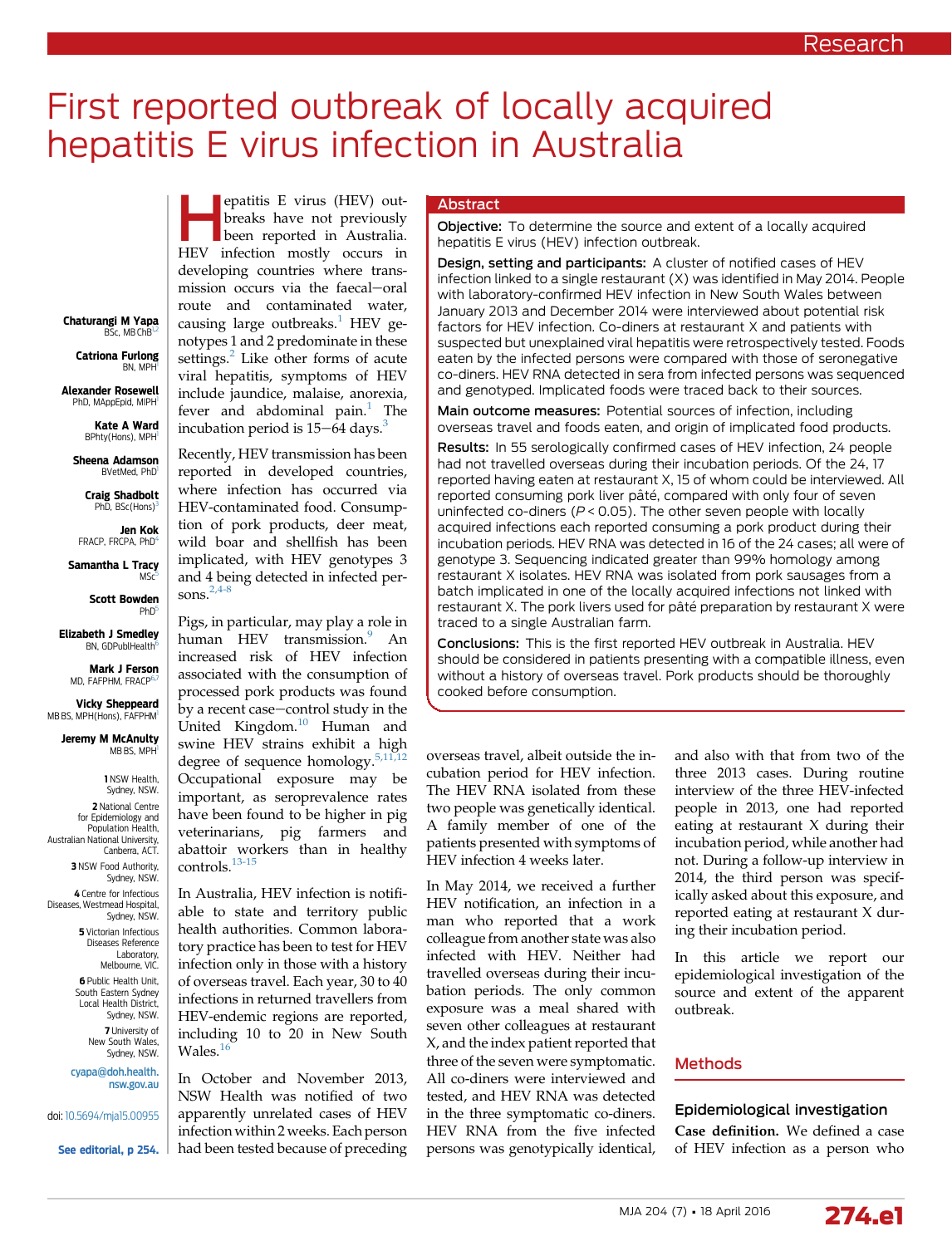resided in NSW with laboratoryconfirmed HEV, verified by IgG seroconversion or detection of HEVspecific IgM or HEV RNA, with an onset date (or specimen collection date, if onset date was unknown) between 1 January 2013 and 31 December 2014.

Case finding and data collected. We identified cases in three ways:

- Routine notification: As part of routine surveillance, pathology laboratories are required by the NSW Public Health Act 2010 to notify public health units of HEV infections. Surveillance specialists interview infected persons, using a standardised questionnaire. The information collected includes symptoms of illness, occupation, travel history, and water and food sources (including restaurants) during the incubation period. When an infected person had eaten at restaurant X, the interviewer asked about details of the food consumed there.
- Testing of co-diners from restaurant X: Co-diners of infected persons from restaurant X were interviewed and tested for HEV.
- Retrospective serological surveys: We tested all sera stored at a large public laboratory, with specimen dates between 1 September 2013 and 31 May 2014, for which HEV testing had been requested but not conducted because laboratory protocols excluded testing in the absence of a relevant travel history (survey 1). We also tested sera stored at a major NSW private pathology laboratory, with specimen dates between 1 January and 31 May 2014, where the alanine transaminase (ALT) level was > 200 IU/L and hepatitis A, hepatitis B, hepatitis C, Epstein-Barr virus and cytomegalovirus infections had been excluded, but HEV testing was not performed (survey 2).

#### Laboratory investigation

Serology. Anti-HEV IgM and IgG were detected using HEV IgM ELISA 3.0 and HEV ELISA kits respectively (MP Diagnostics) according to the manufacturer's instructions. Reactive sera were re-tested and reported as positive if again reactive.

Viral detection and sequencing. Serum samples from confirmed cases were analysed at the Victorian Infectious Diseases Reference Laboratory. HEV RNA was extracted from serum using the QIAamp Viral RNAMini kit (QIAGEN) and initially tested using a commercial HEV RNA polymerase chain reaction (PCR) assay (RealStar HEV RT-PCR). Samples containing HEV RNA were re-assayed by an in-house PCR assay using primers designed to amplify a portion of open reading frame (ORF) 2. The resulting PCR product was directly sequenced with internal primers. Sequences were aligned and compared with sequences in GenBank.

#### Environmental investigation

Investigation and food testing linked to restaurant X. Food handling and safety procedures at restaurant X were reviewed on 15 May 2014. Preparation of pork liver pâté was observed in detail. The internal temperature of sliced pork livers was measured by inserting a thermometer into the thickest part after 3 and 4 minutes' cooking.

Three lots of chorizo sausage, three batches of cooked pork liver pâté, one sample of raw pork shoulder and raw pork jowl, one batch of cooked pork liver and eight raw pork liver samples from restaurant X were collected on 15 and 22 May 2014.

After extraction and purification using the MagMax Total RNA Isolation Kit (Life Technologies), samples were tested for HEV by Advanced Analytical Australia with real-time PCR, using Hepatitis E@ceeram Tools (Ceeram).

Pork products were traced back to their source by identifying the supplier from restaurant records; through the supplier we identified the farms from which the products originated.

Testing of pork liver sausages linked with an HEV case not linked to restaurant X. One of the infected persons without a link to restaurant X reported eating pork liver sausages during their incubation period, and had stored frozen uncooked sausages in a domestic freezer. Multiple samples were collected from several sausages and analysed for HEV at the Virology Laboratory of the Elizabeth Macarthur Agriculture Institute. Nucleic acid was purified and tested by real-time quantitative reverse transcription  $\overline{PCR}$  (qRT-PCR)<sup>17</sup> using previously published primers and probe sequences.<sup>[18](#page-5-0)</sup>

#### Data analysis

Responses to questionnaires administered to interviewees were transferred to a Microsoft Excel spreadsheet for analysis. Responses about food histories were analysed, and relative risks and confidence intervals calculated using Epi Info 7 (Centers for Disease Control). The Fisher exact test (two-tailed) was used to test for differences between groups;  $P < 0.05$  was defined as statistically significant.

#### Ethics approval

These studies were conducted as part of a public health investigation under the NSW Public Health Act 2010 and review by a human research ethics committee was not required.

## Results

## Epidemiological investigation

Notified HEV cases. Between January 2013 and December 2014, 55 cases of HEV infection were notified [\(Box 1\)](#page-2-0). The median age of the patients was  $45$  years (range,  $4-77$ years), 36 (65%) were male, and all but one (98%) lived in metropolitan Sydney. Twenty-four (44%) required hospitalisation, with a reported median length of stay (where known) of 7 days (range,  $1-67$  days). Three people (identified as co-diners of notified patients) were asymptomatic, and details about symptoms were unknown in one case. ALT levels were elevated in 33 of the 37 patients for whom they were recorded, with a median value of  $1058$  IU/L (range,  $26-4868$  IU/L;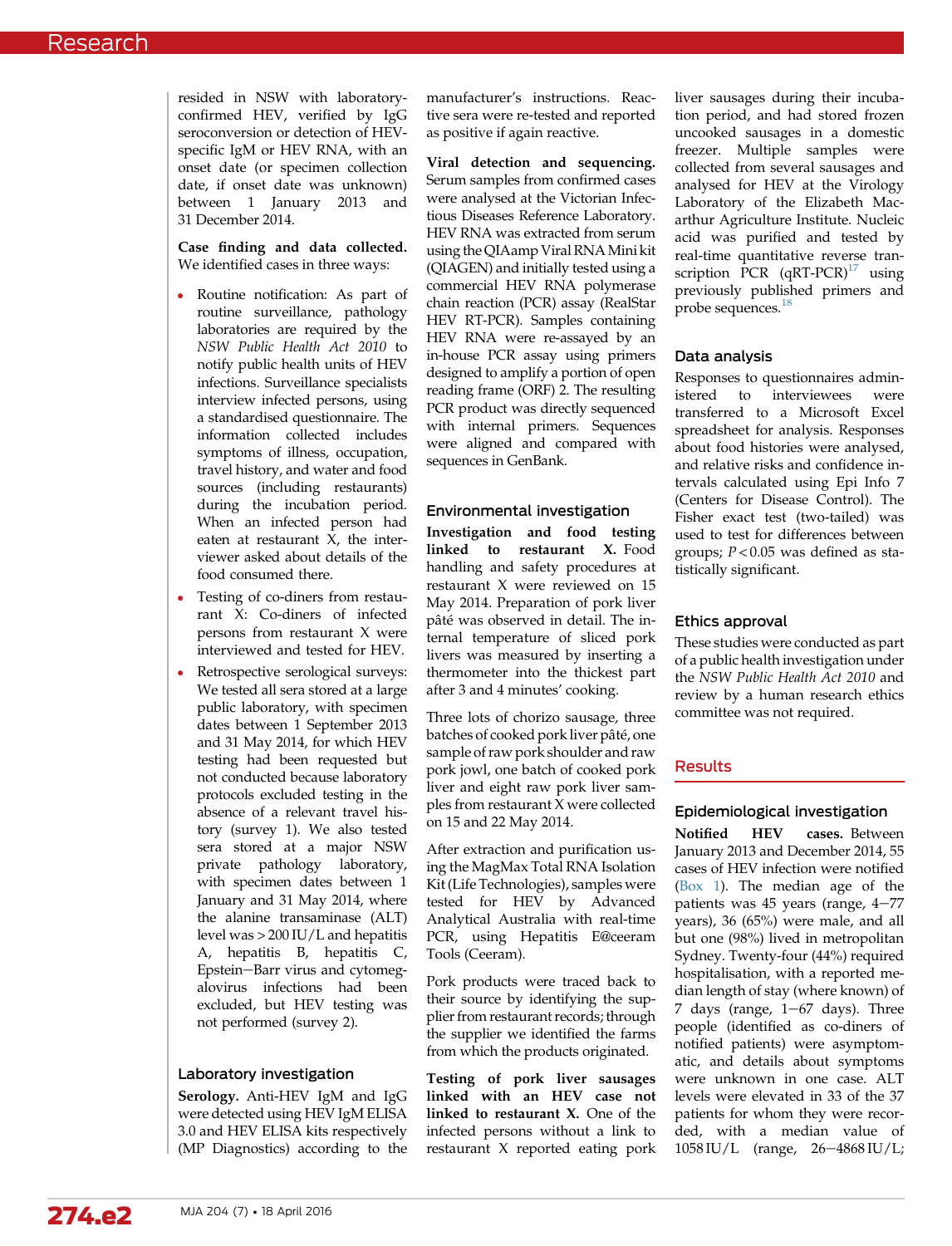<span id="page-2-0"></span>

reference interval,  $10-40$  IU/L). None were pregnant.

Of the 55 patients, 30 (55%) reported a history of overseas travel during their incubation periods: to South Asia (17), East Asia (six), South-East Asia (two), Africa (two), Europe (two), or the Middle East (one). One patient could not be contacted; the remaining 24 (44%) did not report overseas travel.

Restaurant X outbreak. Restaurant X mainly served dishes suitable for sharing by a group. The menu included more than 28 meat, seafood and vegetarian options. Seventeen cases of HEV infection in nine separate groups who dined between October 2013 and May 2014 were linked to restaurant X. Of these 17, seven were identified by routine surveillance, eight by testing codiners, and two by the retrospective serosurveys. Two people refused further interview; food histories were collected from the remaining 15 infected persons and from seven dining companions who tested HEVnegative by serology.

The demographic data for the diners is summarised in Box 2; the food items most commonly consumed are

| 2 Characteristics of infected diners and healthy co-diners at<br>restaurant X, October 2013 - May 2014 |                          |                   |  |  |  |  |  |  |
|--------------------------------------------------------------------------------------------------------|--------------------------|-------------------|--|--|--|--|--|--|
|                                                                                                        | Infected persons (cases) | Healthy co-diners |  |  |  |  |  |  |
| Number                                                                                                 | 17                       |                   |  |  |  |  |  |  |
| Median age (range), years                                                                              | 48 (29 - 75)             | 45 (29 - 47)      |  |  |  |  |  |  |
| $<$ 39 years                                                                                           | 5(29%)                   | 1(14%)            |  |  |  |  |  |  |
| $40 - 59$ vears                                                                                        | 6(35%)                   | 5(71%)            |  |  |  |  |  |  |
| $>60$ years                                                                                            | 6(35%)                   | O                 |  |  |  |  |  |  |
| Unknown                                                                                                | O                        | 1(14%)            |  |  |  |  |  |  |
| Sex: men                                                                                               | $12(71\%)$               | 4 (57%)           |  |  |  |  |  |  |

listed in [Box 3.](#page-3-0) The highest attack rates were in those who consumed pork liver pâté, pork chorizo or roast pork. All 15 patients who provided a food history reported consuming pork liver pâté, compared with four of the seven uninfected co-diners  $(P < 0.05)$ .

Locally acquired cases not linked to restaurant X. During interviews, the seven infected persons not linked to restaurant X reported eating a number of pork products during their incubation periods, including supermarket ham, prosciutto, pork liver, homemade pork liver sausage, pork chops and pork belly.

Retrospective serological surveys. Of 136 serosurvey samples (31 in survey 1, 105 in survey 2), nine (6.6%) were IgG-positive, four (2.9%) were IgM-positive, and four (2.9%) were both IgM- and IgG-positive for HEV. Of the eight people who were IgMpositive, HEV RNA was detected in four; sequencing confirmed infection with genotype 3. Two of these four people reported eating at restaurant X but not overseas travel, one reported travel to an HEV-endemic country, and one could not be contacted.

#### Laboratory investigation

HEV RNA was detected in samples from ten of the 17 restaurant X cases; of the others, five with mild or no symptoms were PCR-negative, one was PCR-negative but showed seroconversion, and a sample was unavailable in one case. Sequencing of the ORF2 region was successful for all ten samples, and the HEV isolate was classified as genotype 3. There was at least 99% between-sample sequence homology in the targeted portion of ORF2 among restaurant X isolates.

HEV RNA was also detected in six of the seven locally acquired infections not linked to restaurant X (the specimen supplied by one person was insufficient for testing): five were genotype 3, and one sample was insufficient for genotyping. The viral sequence of these samples was about 90% homologous with samples from the restaurant-linked cases.

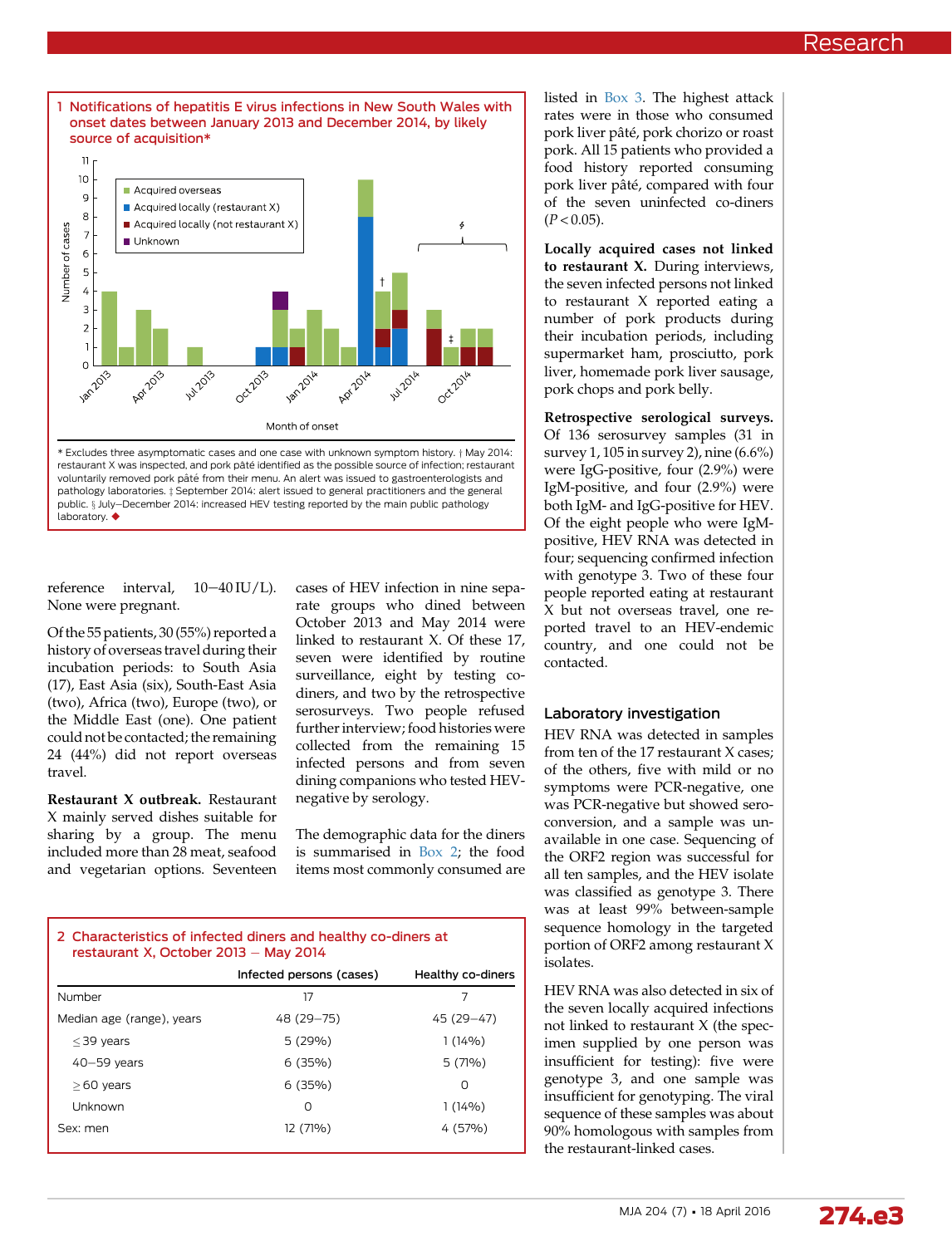#### <span id="page-3-0"></span>3 Commonly reported food items consumed by infected diners and healthy co-diners at restaurant X between October 2013 and May 2014\*

|                                                                                                                                                                | Number of people who ate the item |                      |                       | Number of people who did not<br>eat the item |                      |                       |                        |      |  |
|----------------------------------------------------------------------------------------------------------------------------------------------------------------|-----------------------------------|----------------------|-----------------------|----------------------------------------------|----------------------|-----------------------|------------------------|------|--|
|                                                                                                                                                                | Infected persons<br>(cases)       | Healthy<br>co-diners | Attack<br>rate $(% )$ | Infected persons<br>(cases)                  | Healthy<br>co-diners | Attack<br>rate $(% )$ | Risk ratio<br>(95% CI) | P    |  |
| Brussel sprouts                                                                                                                                                | 5                                 | 3                    | 63%                   | 8                                            | 4                    | 67%                   | $1(0.5-1.8)$           | 1.00 |  |
| Calamari                                                                                                                                                       | 3                                 | 2                    | 60%                   | 10                                           | 5                    | 67%                   | $1(0.5 - 2.0)$         | 1.00 |  |
| Eggplant                                                                                                                                                       |                                   | 5                    | 58%                   | 6                                            | 2                    | 75%                   | $0.8(0.5-1.5)$         | 0.66 |  |
| Pork chorizo                                                                                                                                                   |                                   | 2                    | 78%                   | 6                                            | 5                    | 55%                   | $1.5(0.8-2.7)$         | 0.36 |  |
| Pork pâté                                                                                                                                                      | 15                                | 4                    | 79%                   | O                                            | 3                    | $\Omega$              | Undefined              | 0.02 |  |
| Roast pork                                                                                                                                                     | 9                                 | 4                    | 69%                   | 4                                            | 3                    | 57%                   | $1.2(0.6-2.6)$         | 0.64 |  |
| * Food histories were available for 15 of the 17 infected persons (13 were complete and two were incomplete) and for all seven well co-diners. $\blacklozenge$ |                                   |                      |                       |                                              |                      |                       |                        |      |  |

#### Environmental investigation

Investigation of restaurant X. Restaurant X was found to be well managed; no breaches in food safety or handling were identified. Staff were trained in handwashing and general food safety, including understanding cross-contamination and temperature control. During the observed cooking process, the internal temperature of the pork livers reached 51°C at 3 minutes, and between  $82^{\circ}$ C and  $97^{\circ}$ C at 4 minutes.

The livers used for pâté preparation were traced to a single farm. The pork shoulder, jowl and chorizo products were all sourced from different suppliers to the pork livers. HEV was not detected in any of the food samples obtained from the restaurant.

Investigation of pork products of locally acquired cases not linked to restaurant X. Pork products eaten by the seven infected persons not linked to restaurant X were bought from four different butchers and three different supermarkets. Pork livers from two of these butcheries could be traced back to two abattoirs supplied by several farms; further tracing was not undertaken. Pork liver sausages still held by one patient were found to contain very low levels of HEV RNA; the levels were too low for sequencing.

Public health interventions. NSW Health convened an expert panel involving public health, clinical, laboratory, agricultural and industry experts to assess the risks and to

guide the investigation. On 15 May  $2014$ , restaurant X was informed about its possible link with a number of cases of HEV infection. The importance of thorough cooking of pork products, including of pork liver pâté, was stressed, and the restaurant voluntarily removed this item from its menu. No further cases of HEV infection were linked to restaurant X.

As part of case finding, NSW Health issued an alert to gastroenterologists and public and private pathology laboratories in May 2014. The information garnered was then used to inform general practitioners in an alert, issued in September 2014, which requested that they consider HEV infection in people with a compatible illness, regardless of overseas travel. A joint media release with the New South Wales Food Authority, also issued in September 2014, urged the public to cook pork products thoroughly and, in particular, to cook pork livers to 75°C at the thickest part for 2 minutes.<sup>[19](#page-5-0)</sup>

## **Discussion**

This is the first reported Australian outbreak of locally acquired HEV infection and one of the largest linked with a restaurant reported anywhere. Seventeen cases were linked to consuming pork liver pâté at restaurant X during a 9-month period, and seven cases were linked to eating pork products bought from four butchers and three supermarkets with at least two different suppliers.

Retrospective serological testing identified a further eight previously undiagnosed cases of HEV infection (anti-HEV IgM). In two of these cases, HEV RNA was detected in people who reported no overseas travel but who had dined at restaurant X during their incubation periods. A further six cases were notified after the restaurant outbreak, probably as a result of increased vigilance and testing by clinicians. Data from a large public health laboratory confirmed this, with more than triple the number of HEV tests requested and carried out from July to December 2014 (after the laboratory began testing for HEV in people without a travel history) than during the same period in 2013 (unpublished data).

Active case finding among co-diners of restaurant cases detected locally acquired HEV infections that were either asymptomatic or mildly symptomatic, suggesting underrecognition and under-diagnosis of infection. A recent HEV serosurvey of blood donors by the Australian Blood Service identified past HEV infection in 14 of 194 blood donors without a history of overseas travel  $(7\%)$ .<sup>20</sup> A case report in the Northern Territory<sup>[21](#page-5-0)</sup> and a study in Victoria<sup>[22](#page-5-0)</sup> each described single cases of HEV infection in which overseas travel was not implicated and no other risk factors were identified.

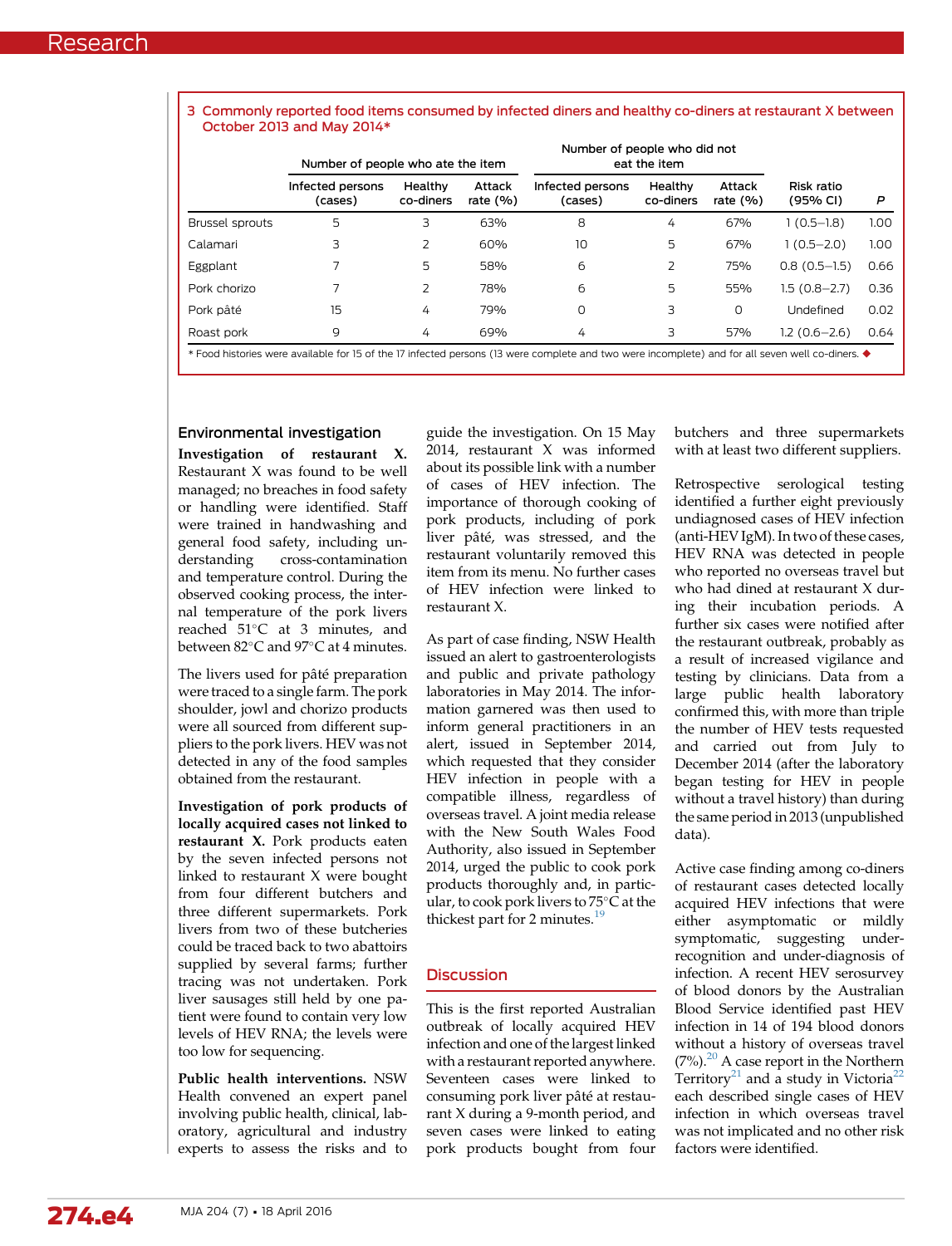Common source outbreaks of HEV infection in high-income countries are rare. However, our investigation concurs with previous French, $5$  English $10$  and Japanese<sup>[11](#page-5-0)</sup> studies that have linked HEV infection with consumption of undercooked pork products. In these countries, locally acquired HEV infections predominate, and in 2013 accounted for 99% of all cases in France<sup>[23](#page-5-0)</sup> and almost  $70\%$  of cases in the UK.<sup>[24](#page-5-0)</sup>

HEV is inactivated by heating to  $71^{\circ}$ C.<sup>19</sup> Review of pork liver pâté preparation at restaurant X found that it was adequately cooked at the time of inspection, and testing available pork samples did not detect HEV RNA. It is nevertheless possible that, at the time of the restaurant infections (some weeks earlier), pork livers contaminated with HEV could have been undercooked at the thickest part before blending into pâté. This may explain the relatively low proportion of patrons infected with HEV at this popular restaurant. While we did not have access to leftover pâté samples from meals served to people infected at restaurant X that could be tested for HEV RNA, it was detected in pork liver sausages retained by one of the non-restaurant X patients.

Most fresh pork products in Australia are locally produced. The presence of HEV in Australian pigs was first noted in 1999 by a study that reported seropositivity rates of 17% in wild-caught pigs and more than 90% in commercial pigs by 16 weeks of age.<sup>[25](#page-5-0)</sup> To our knowledge, no further studies investigating the epidemiology of HEV in Australian pigs have been conducted. Despite the link between HEV outbreaks and pork products overseas, this discovery of HEV in Australian pigs did not translate into clinical practice, perhaps because HEV was not widely recognised as being endemic to Australian pigs, and because of a lack of awareness among Australian clinicians of the veterinary literature.

A limitation to this investigation was the time lag between some infected persons and co-diners being exposed, interviewed and tested for HEV, particularly co-diners of symptomatic persons from restaurant X. A lag in interviewing some infected persons and co-diners, coupled with the long incubation period of HEV  $(15-64 \text{ days})$ , may have led to a recall bias in responses to the questionnaires and providing food histories. The limited sample size made it difficult to achieve statistically significant results. However, our findings are biologically plausible, and important associations could be deduced.

This study adds to our current understanding of the potential for HEV

to be a food-borne illness in developed countries. Clinicians should request HEV testing in patients with acute hepatitis, irrespective of travel history, particularly where no aetiology has been determined. Laboratories should test for HEV where indicated to prevent underrecognition of infection. Health departments must be aware of the possibility of underestimating the prevalence of hepatitis E when using surveillance data. Pork products, particularly pork livers, should be cooked until they reach  $75^{\circ}$ C at the thickest part for 2 minutes.

Increased awareness, ongoing research and collaboration between primary industries, animal and human health authorities should help detect and prevent this and other emerging infectious diseases in Australia.

Acknowledgements: We express our special thanks to staff who conducted HEV testing at the Centre for Infectious Diseases and Microbiology Laboratory Services and Royal Prince Alfred Hospital, to staff at Douglass Hanly Moir Pathology for their contribution to the retrospective serostudy and to all other laboratories that contributed data. We also thank Jennie Musto, Michael Staff, Troy Mcneill, Neil Franklin, Peter Kirkland, Deborah Finlaison, Brett Campbell and Edward Jansson for their roles in the investigations.

Competing interests: No relevant disclosures.

Received 20 Aug 2015, accepted 22 Dec 2015.

 $@$  2016 AMPCo Pty Ltd. Produced with Elsevier B.V. All rights reserved.